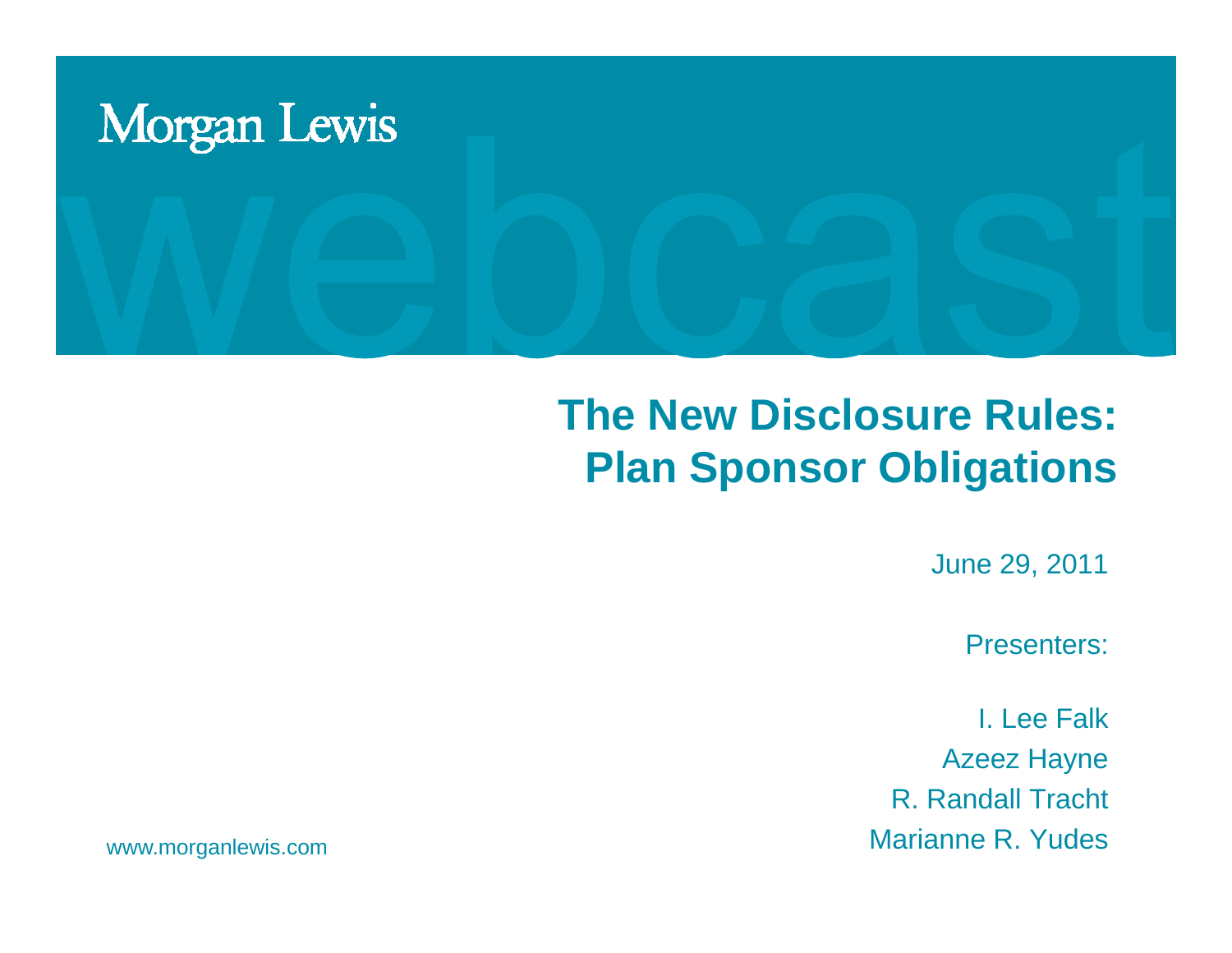# Agenda

- $\bullet$ **Background and Context** 
	- Regulatory Overview
	- Typical 401(k) Fee Claims
- Service Provider Disclosure 408(b)(2)
	- Overview of Rules
	- What Are the Obligations of Plan Sponsor Fiduciaries? Moderated Discussion
- Participant Disclosure 404(a)
	- Overview of Rules
	- How Will Plan Sponsors Meet These Obligations? Moderated **Discussion**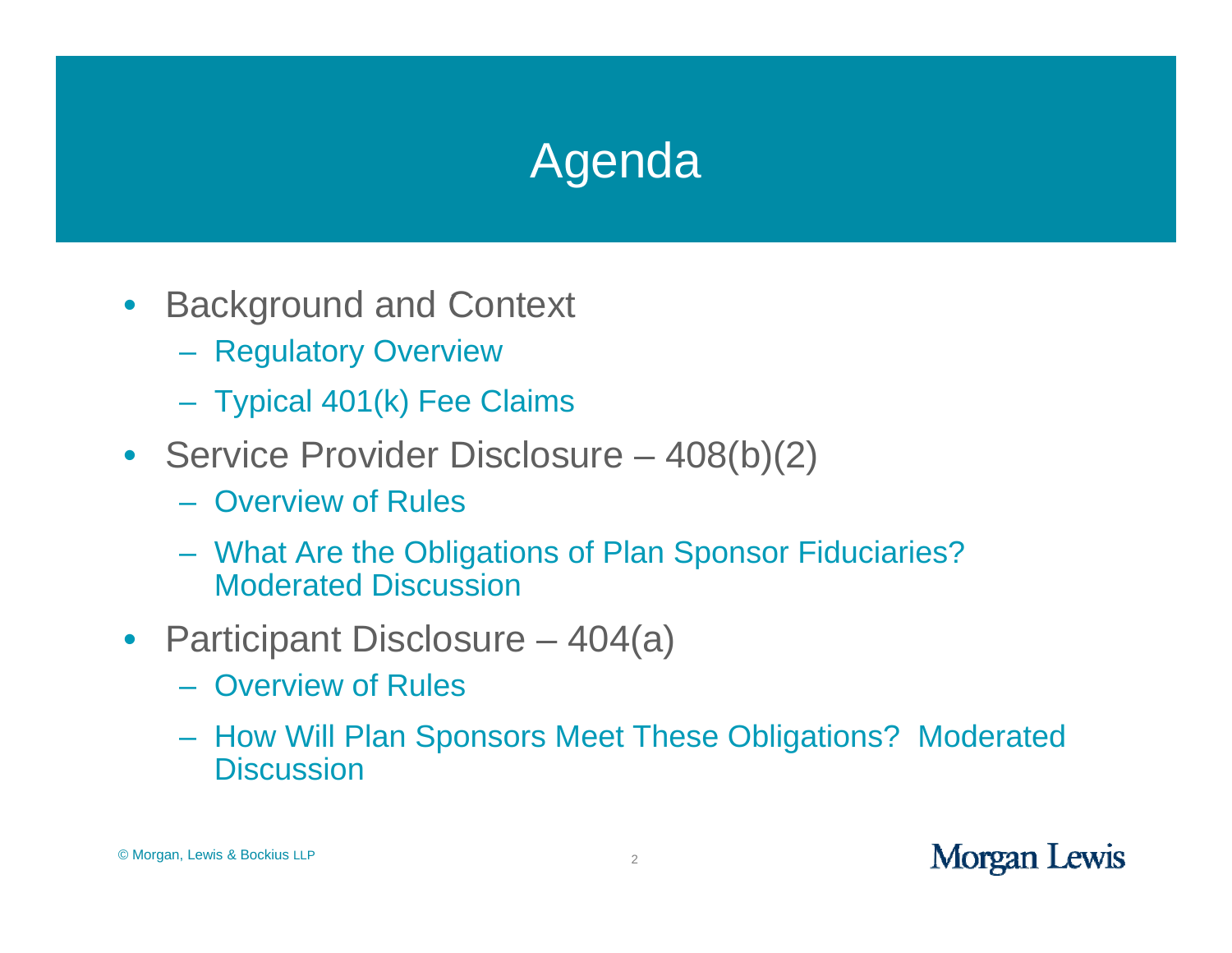# Regulatory Overview

- $\bullet$ • Congressional Interest
- Regulatory Initiatives
	- Modifications to Form 5500 Schedule C
	- Interim final regulations under ERISA section 408(b)(2)
	- $\mathcal{L}_{\mathcal{A}}$  Participant disclosure final regulations under ERISA section 404(a)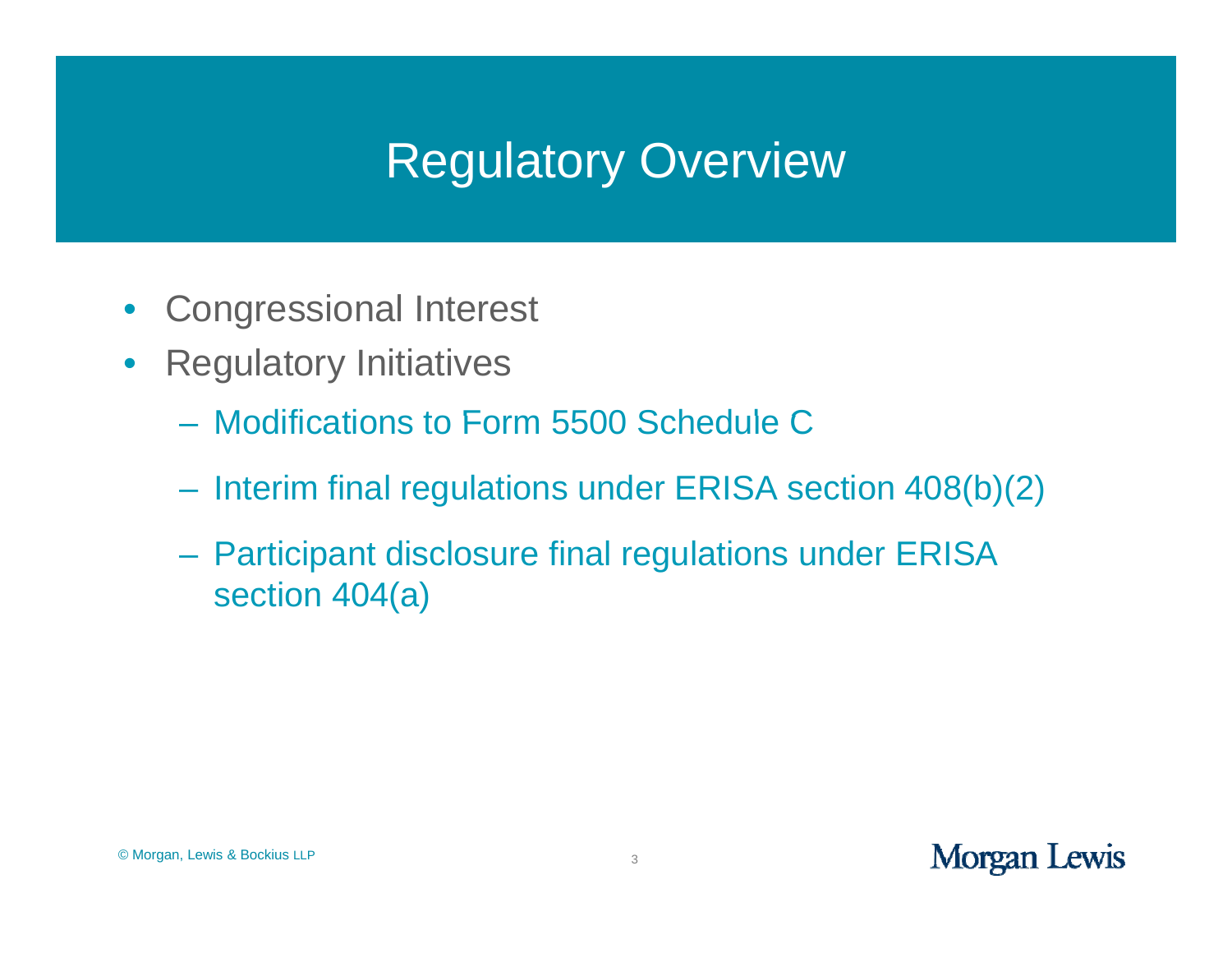# Typical 401(k) Fee Claims

- Plan service providers as fiduciaries
- Excessive fees
	- Recordkeeping
	- –Investment management
- Underperformance
- Prohibited transactions
	- Self-dealing is the overarching theme
- One or more hi gh-dama ges claims
- Build case around core of defendant documents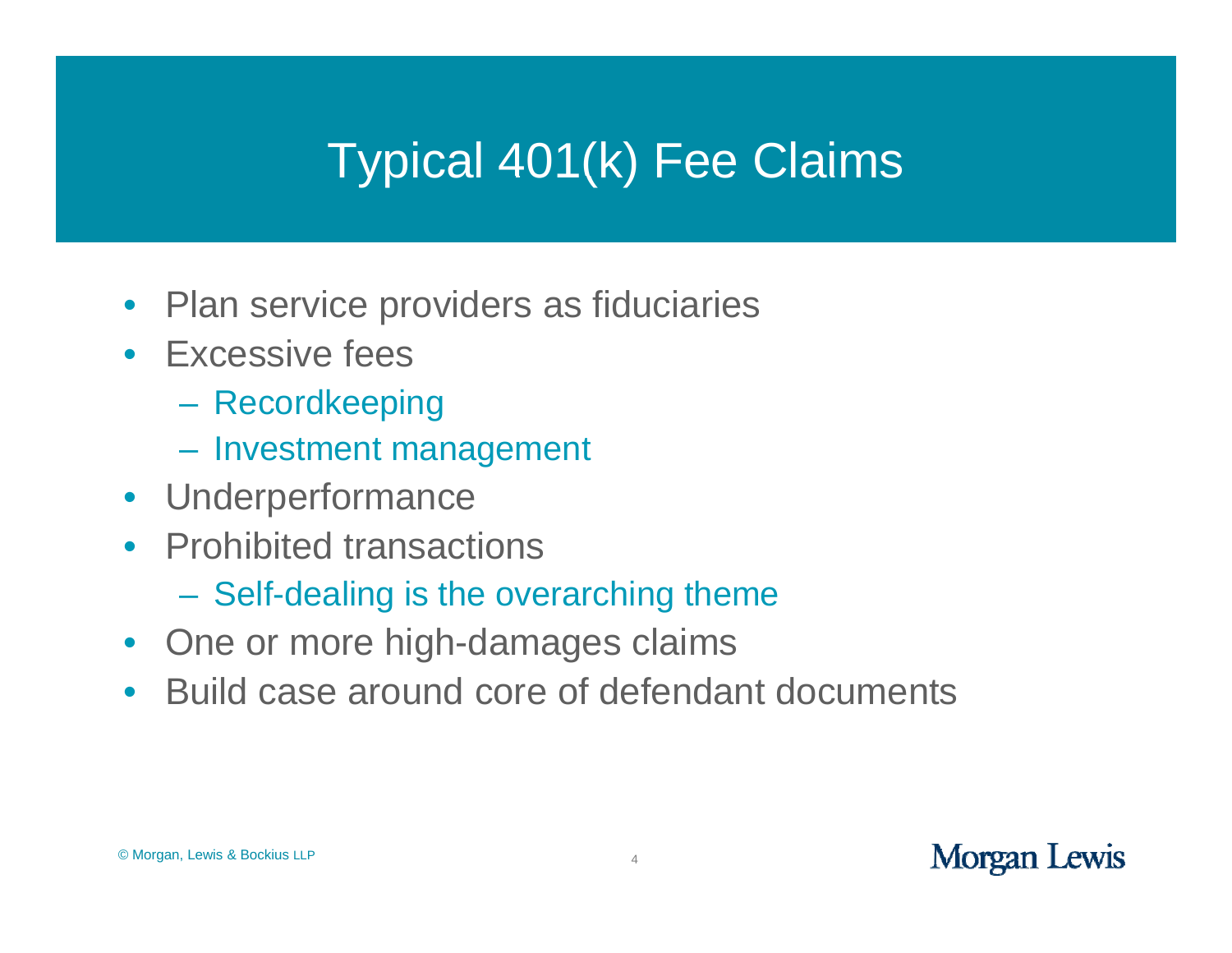### Current State of Cases

- $\bullet$ • Courts have granted motions to dismiss
- $\bullet$ And summary judgment
- $\bullet$ But plaintiffs are reaching discovery and trial
- State of the law arguably in flux
	- *Deere & Co Co.*; *Motorola* ; *Kraft Foods Global Inc Global Inc.*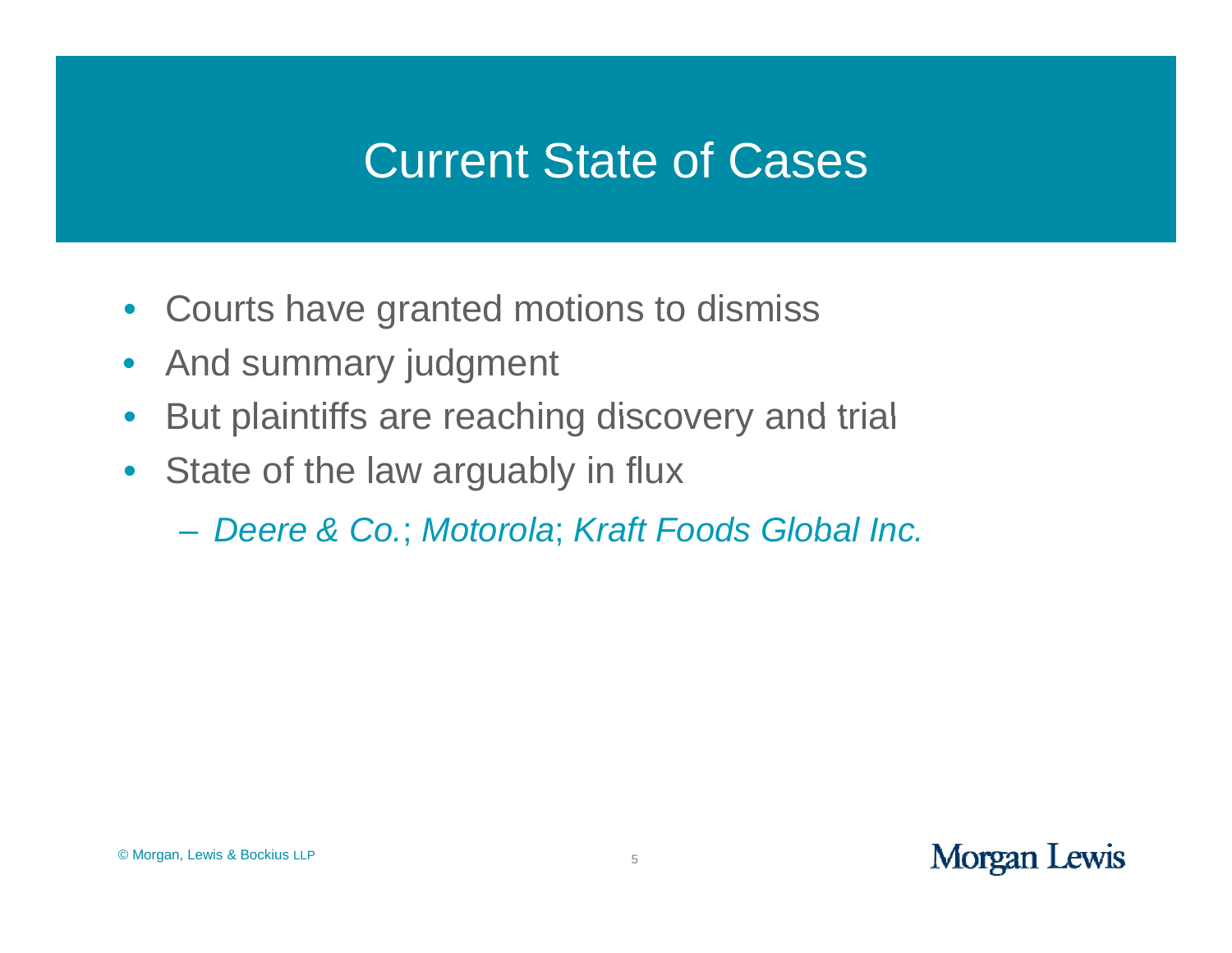# 408(b)(2) Overview )

- $\bullet$ • Whose Obligation?
- Effective Date
- $\bullet$  Covered Plansthe contract of the contract of the contract of the contract of the contract of the contract of the contract of
- Covered Service Providers
- $\bullet$ Content Requirements
- Special Rules
- $\bullet$ Timing and Manner of Disclosure
- Service Provider Relief Disclosure Errors
- $\bullet$ Plan Administrator Relief – Class Exemption
- $\bullet$ Consequences of Noncompliance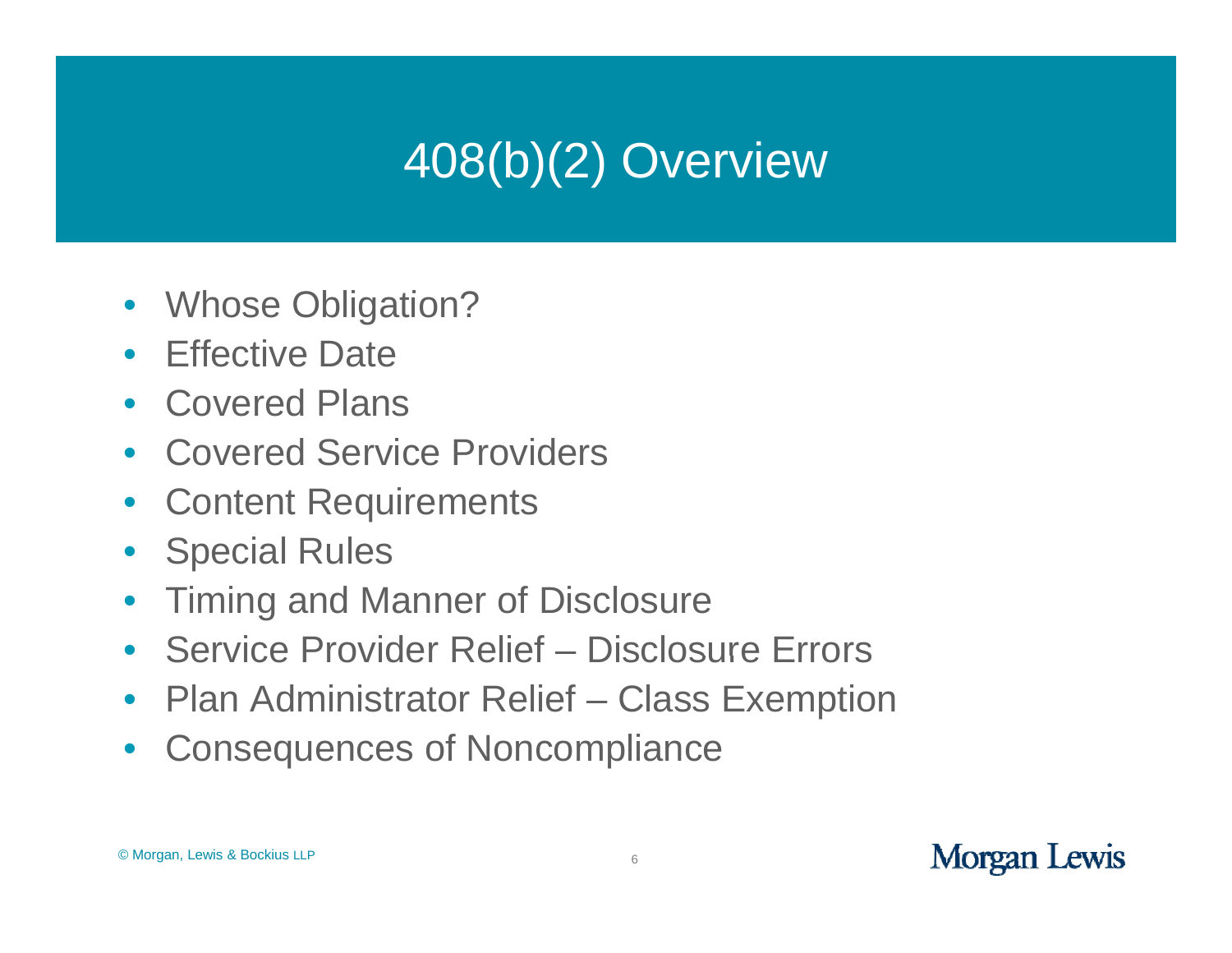# 408(b)(2) – Moderated Discussion

- $\bullet$ **Responsible Fiduciary**
- $\bullet$ Data Collection
- $\bullet$ Evaluation of Data
- $\bullet$ Marketplace Studies
- $\bullet$ Plan Sponsor Response
- $\bullet$ Consequences of Noncompliance
- $\bullet$ Impact on ERISA Litigation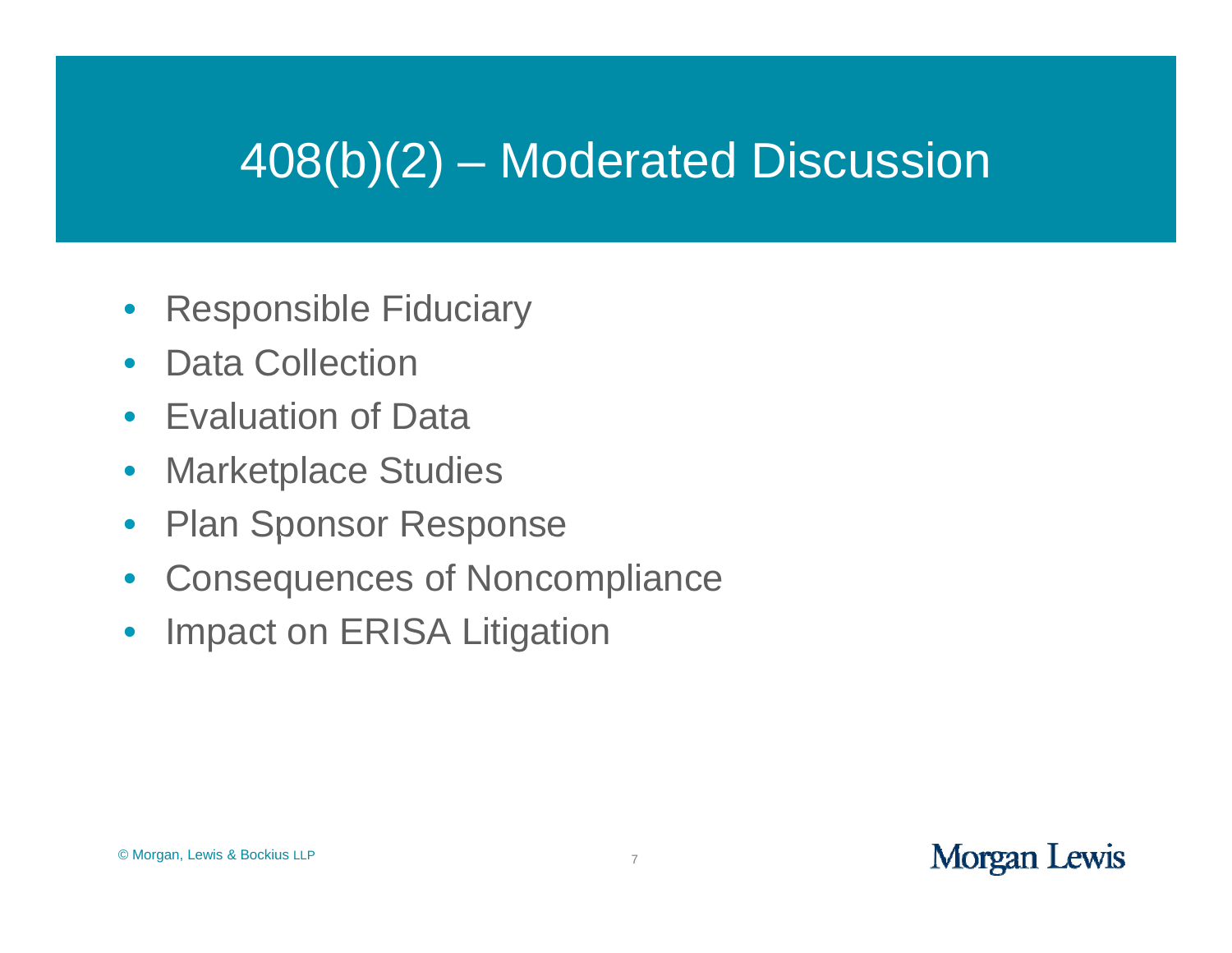### Participant Disclosure Overview

- $\bullet$ • Whose Obligation?
- Covered Plans
- $\bullet$ Effective Date
- Content Requirements
	- Plan-Related Information
	- Investment-Related Information
- Other Requirements (Website, Comparative Chart, Glossary)
- $\bullet$ Timing and Manner of Disclosure
- $\bullet$ ERISA section 404(c) Amendment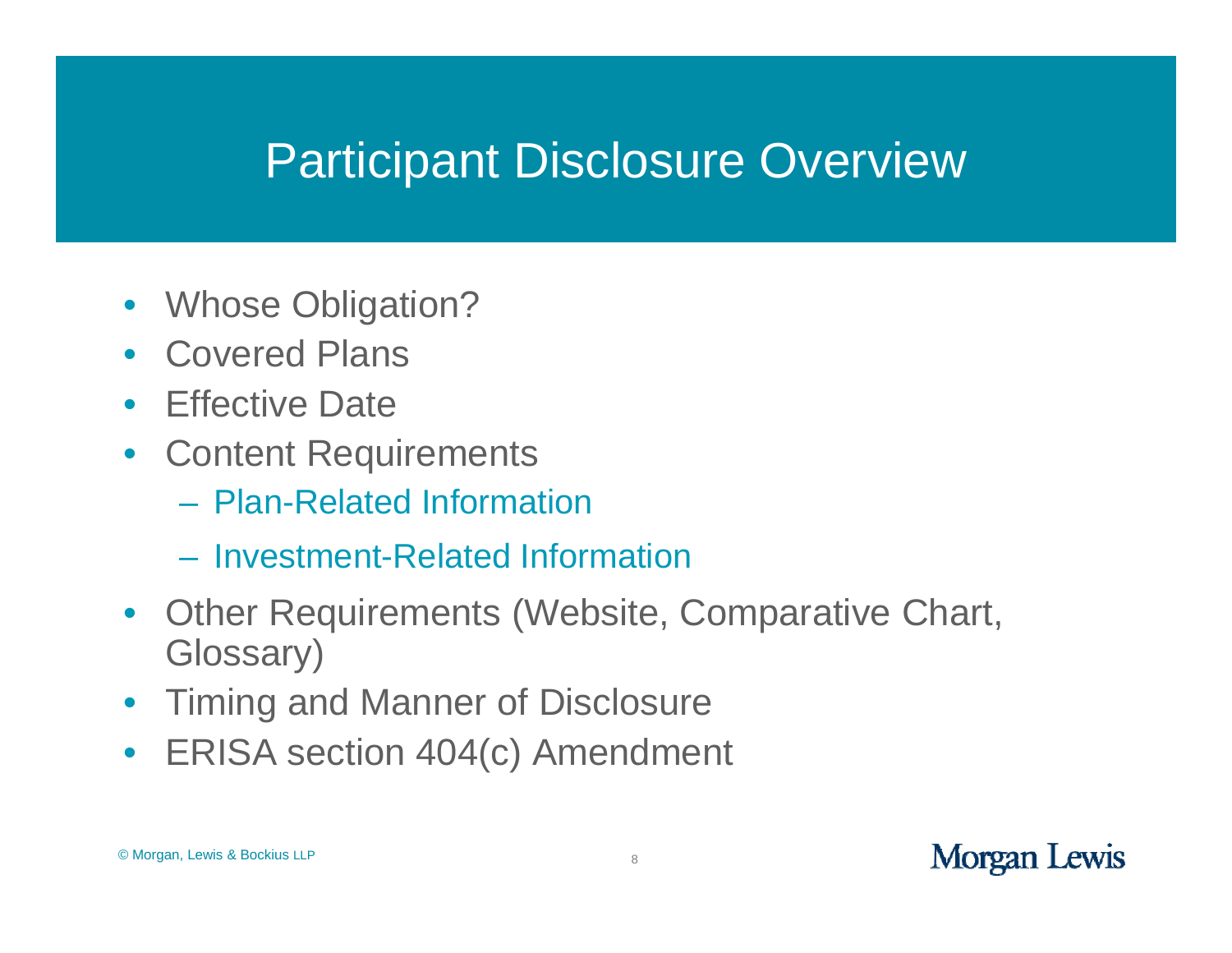# Participant Disclosure – Moderated Discussion

- $\bullet$ **Resources**
- $\bullet$ Methodology
- $\bullet$ **Cost**
- $\bullet$ Special Rules
- $\bullet$ 404(c) Compliance 404(c)
- $\bullet$ Consequences of Noncompliance
- $\bullet$ Impact on Future Fee Litigation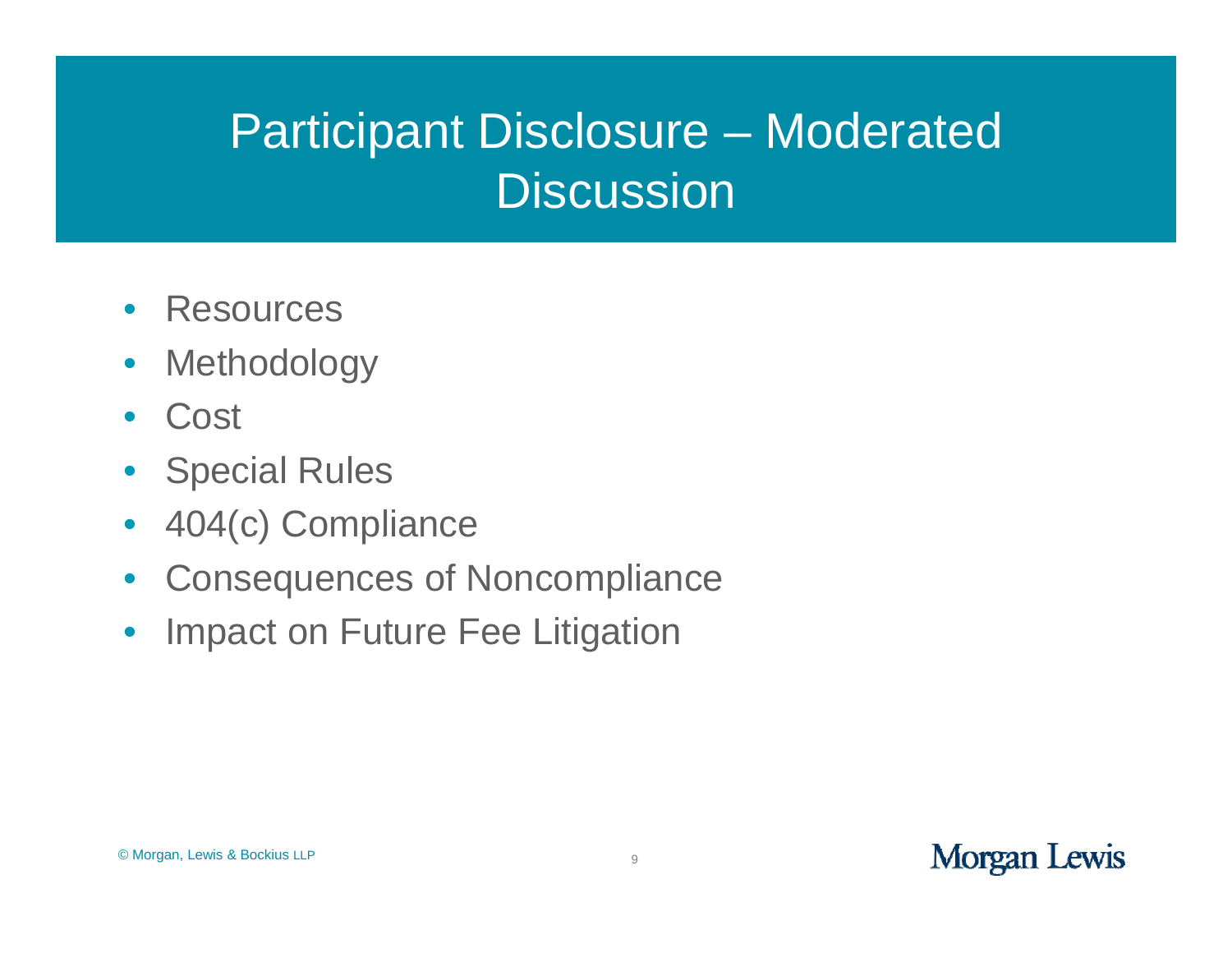# Questions?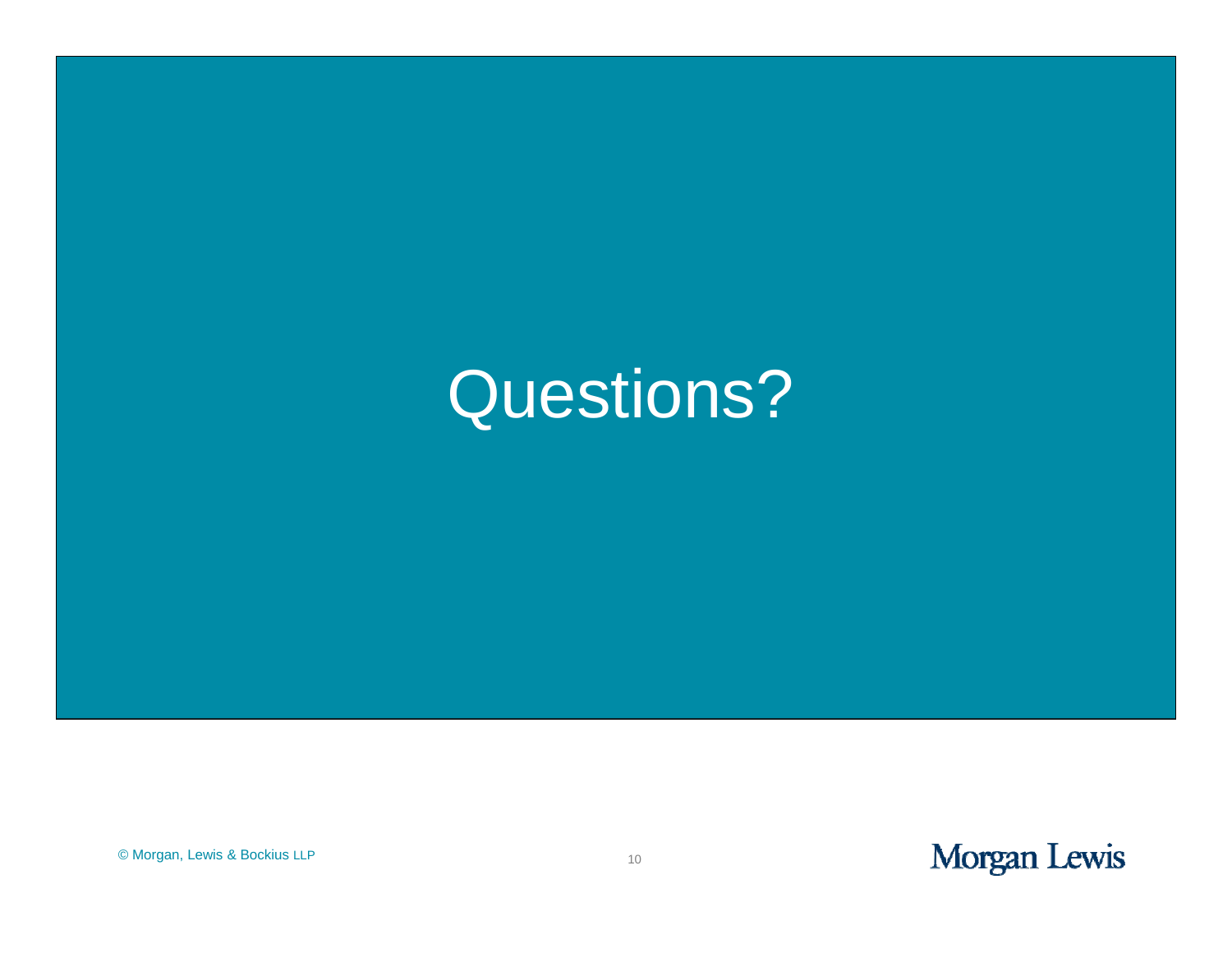### I. Lee Falk



Email: ilfalk@morganlewis.com *1701 Market St.Philadelphia, 19103-2921 Phone: 215.963.5616 Fax: 215.963.5001* 

### **Practice Areas**

Employee Benefits & Executive Compensation Investment Management Fiduciary & DOL Matters Defined Contribution Plans/401(k) Plans Executive & Equity Compensation; Deferred/Non-Qualified Compensation Plans

### **Bar Admissions**

© Morgan, Lewis & Bockius LLP <sup>11</sup>**Pennsylvania** New York

**I. Lee Falk is senior counsel in Morgan Lewis's Employee Benefits and Executive Compensation Practice.** Mr. Falk has substantial expertise in all facets of employee benefits law and executive compensation matters and has considerable experience with a broad range of employee benefit and deferred compensation plans and programs, including tax-qualified pension and profit-sharing plans, qualified cash or deferred arrangements (401(k) plans), master and prototype plans, stock option and other incentive compensation and capital accumulation programs. A significant part of Mr. Falk's practice involves ERISA fiduciary and prohibited transaction matters for clients in the financial services industry and pension investments, including hedge funds and private equity funds, for large single employer and multiemployer plans. Mr. Falk also has extensive experience handling employee benefits aspects of corporate transactions, such as mergers and acquisitions, joint ventures, reorganizations, and loans and similar *financing arrangements.* 

### **Education**

Hofstra University School of Law, 1974, J.D. State University of New York at Buffalo, 1969, B.A.

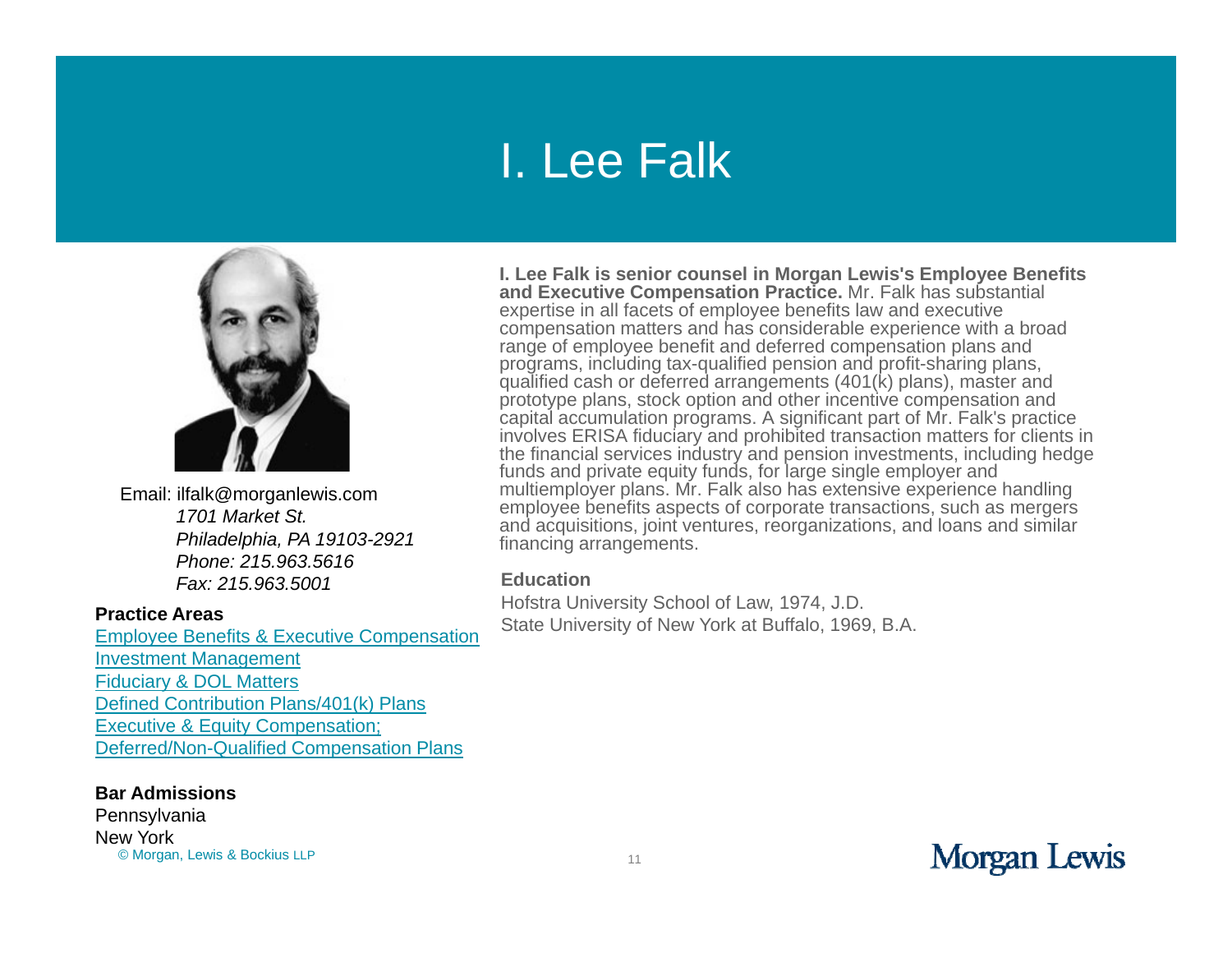### Azeez Hayne



Email: ahayne@morganlewis.com *1701 Market St.Philadelphia PA 19103 Philadelphia, 19103-2921 Phone: 215.963.5426 Fax: 215.963.5001* 

#### **Practice Areas**

Labor & Employment ERISA Litigation Complex Employment Litigation Employment Counseling & Litigation

### **Bar Admission**

**Pennsylvania** 

**Azeez Hayne is a partner in Morgan Lewis's Labor and Employment Practice.** Mr. Hayne's practice focuses primarily on employee benefits plan litigation and general employment litigation, including Sarbanes-Oxley whistleblower litigation. His practice includes representing employee benefits plans and employers in disputes with plan participants and beneficiaries, representing employee benefit plans in disputes with plan trustees, and representing employers in Sarbanes-Oxley whistleblower suits, discrimination suits, and executive compensation disputes. In addition, Mr. Hayne regularly counsels clients in employment and benefits decisions.

### **Education**

University of Virginia School of Law, 2001, J.D. Swarthmore College, 1998, B.A.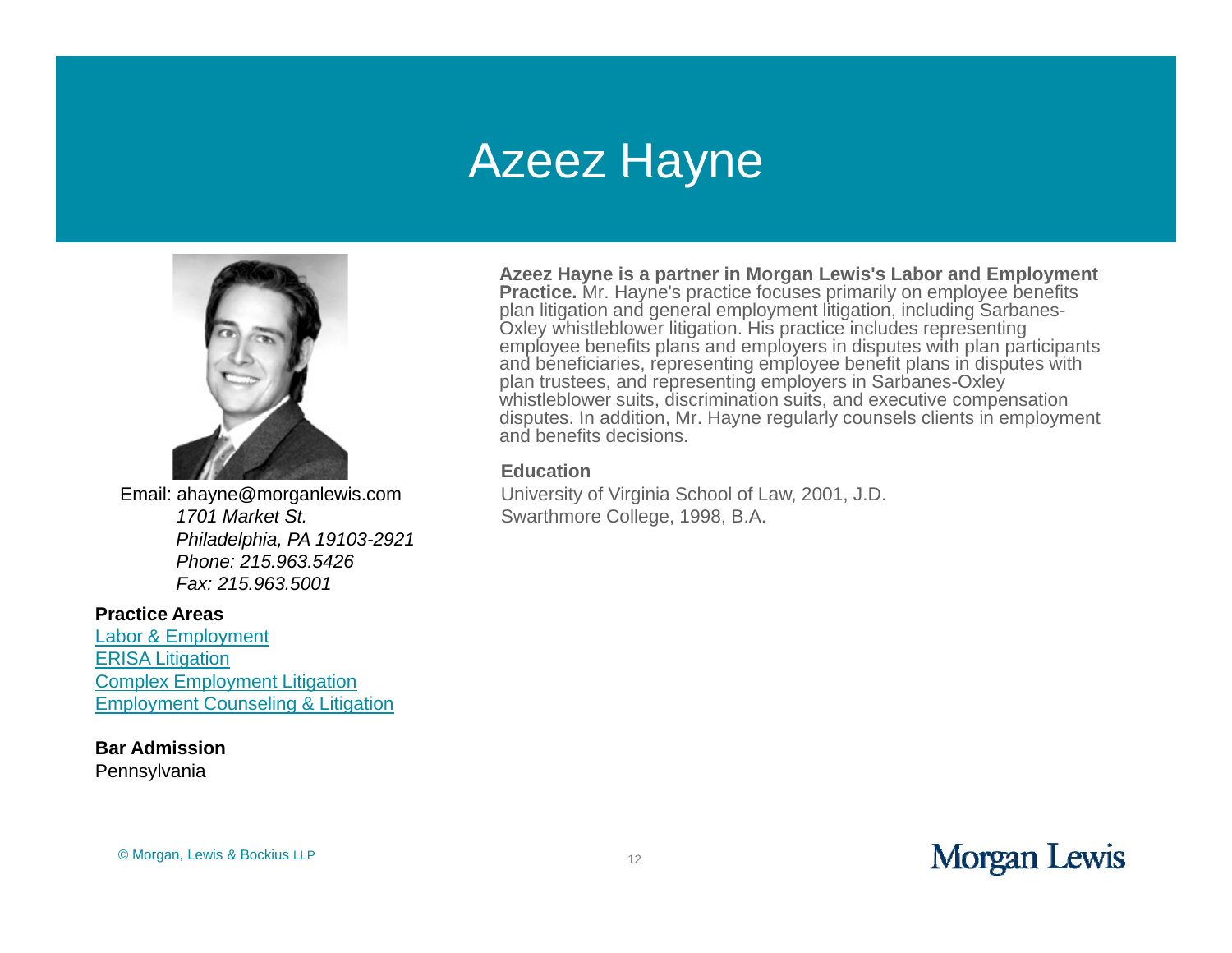### R. Randall Tracht



Email: rtracht@morganlewis.com *One Oxford CentreThirty-Second Floor Pittsburgh, PA 15219-6401 Phone: 412.560.3352 Fax: 412.560.7001* 

#### **Practice Areas**

Employee Benefits & Executive

Defined Contribution Plans/401(k) Plans

Executive & Equity Compensation;

Deferred/Non-Qualified Compensation Plans

Fiduciary & DOL Matters

<u>Tax-Exempt & Governmental Employers</u> Defined Benefit & Cash Balance Plans

**Bar Admission**

C Morgan, Lewis & Bockius LLP 13 Pennsylvania

**R. Randall Tracht is a partner in Morgan Lewis's Employee Benefits and Executive Compensation Practice.** Mr. Tracht's clients include those in the energy, manufacturing, construction, and healthcare industries. Mr. Tracht's practice encompasses all aspects of employee benefits work, including the design, drafting, and operation of tax-qualified retirement benefit plans, health and welfare plans, and 403(b) plans. He advises clients on compliance with the Internal Revenue Code, ERISA, COBRA, and other federal and state laws affecting employee benefits plans, and represents clients before the Internal Revenue Service, the Department of Labor, and the Pension Benefit Guaranty Corporation under the agencies' remedial correction programs and within the context of agency-initiated audits.

Mr. Tracht's practice also includes work with executive compensation arrangements—including the design, drafting, and operation of nonqualified deferred compensation plans and equity compensation plans and the drafting and negotiation of executive employment agreements. He advises clients on compliance with 409A, Thirty-Second Floor<br>162(m), and other requirements affecting executive compensation arrangements.

Mr. Tracht is a leading member of Morgan Lewis's Workforce Change Taskforce and he has experience working with clients to address the employee benefits issues that arise within the context of mergers, acquisitions, restructurings, reductions in force, and other corporate transactions. He has drafted and negotiated transaction document provisions relating to employees and employee benefits plans; drafted Compensation<br>
employment, severance, retention, change in control, and other agreements and<br>
employment, severance, retention, change in control, and other agreements and plans; advised clients on 280G "golden parachute" issues; evaluated the impact of a particular transaction on the parties' employee benefits plans and revised existing employee benefits plans or established new plans to facilitate the parties' objectives; and worked with clients to identify and resolve issues impacting collectively bargained employee benefits plans.

### **Education**

Ohio State University College of Law, 1994, J.D. Miami University, 1991, B.A.

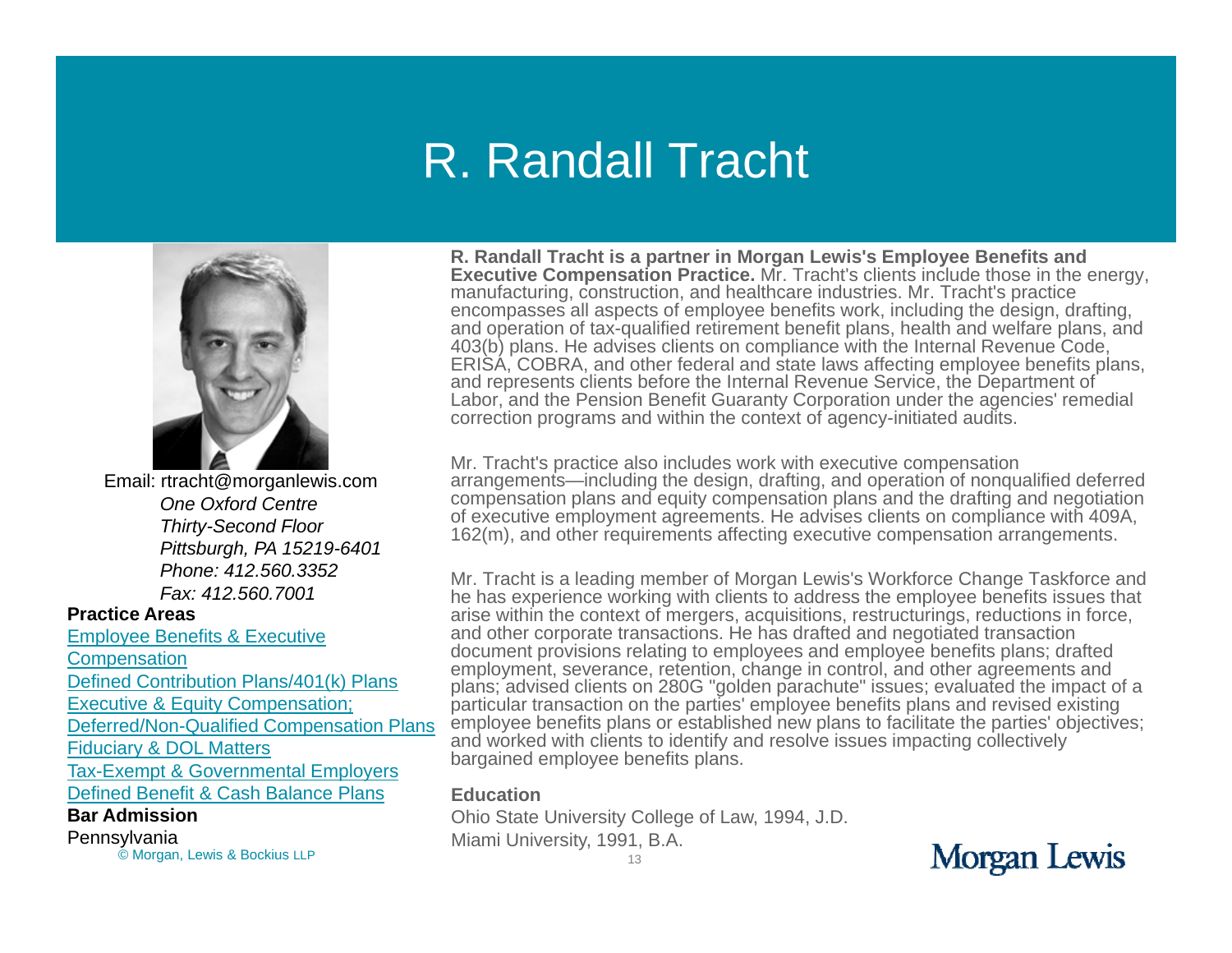### Marianne R. Yudes



Email: myudes@morganlewis.com *1701 Market St.Philadelphia, PA 19103-2921 Phone: 215.963.5490 Fax: 215.963.5001* 

#### **Practice Areas**

Employee Benefits & Executive **Compensation** Benefit Plan Corrections Programs Defined Benefit & Cash Balance PlansDefined Contribution Plans/401(k) Plans Fiduciary & DOL Matters Transactional Matters

#### **Bar Admissions**

**Pennsylvania** New Jersey

© Morgan, Lewis & Bockius LLP <sup>14</sup>

**Marianne R. Yudes is an associate in Morgan Lewis's Employee Benefits and Executive Compensation Practice.** Ms. Yudes's practice encompasses all areas of employee benefits law and executive compensation, with a particular focus on vendor practice; 403(b), IRA, and other master/prototype products; pension/welfare and other plan investments and services; and fiduciary compliance.

Ms. Yudes advises a wide array of leading vendors of financial products and services regarding emerging legal issues and key industry concerns pertaining to retirement plan products and services, such as the investment of plan assets, revenue sharing, retention of float, fee rebate and disclosure issues, delivering participant investment advice, compliance with ERISA section 404(c), and electronic delivery. She provides support services to financial institutions for  $\frac{\lambda}{3}$ (b) plan, traditional/Roth IRA, and other "retail" products, such as SEPs, SIMPLEs, and CESAs, including preparation and maintenance of account applications and agreements, disclosure statements, and other account documentation; obtaining nonbank custodial approvals; coordinating the acquisition, merger, and transfer of custodians; and navigating Philadelphia, PA 19103-2921 coordinating the acquisition, merger, and transfer of custodians; and navigating<br>Phone: 215,063,5400 complex reporting and filing issues, transfer agency and customer service issues, investments in alternative vehicles, and prohibited transaction issues.

> She drafts and negotiates agreements in connection with single- and multiemployer plan investments, including investment management and agreements for investmentrelated services, such as trust, transition management, securities lending, commission recapture, directed brokerage, trust and custody services, and thirdparty administration. She provides analysis and advice to plan sponsors as to fiduciary structure and committee membership, appropriate delegation of authority and oversight responsibilities, and other fiduciary "best practices." She also provides guidance and educational seminars as to ERISA fiduciary duties and responsibilities, prohibited transaction exemptions and corrections, the provision of investment advice and participant education, the payment of plan expenses, and reporting and disclosure requirements. q

#### **Education**

Widener University School of Law, 1998, J.D. University of Delaware, 1985, B.A.